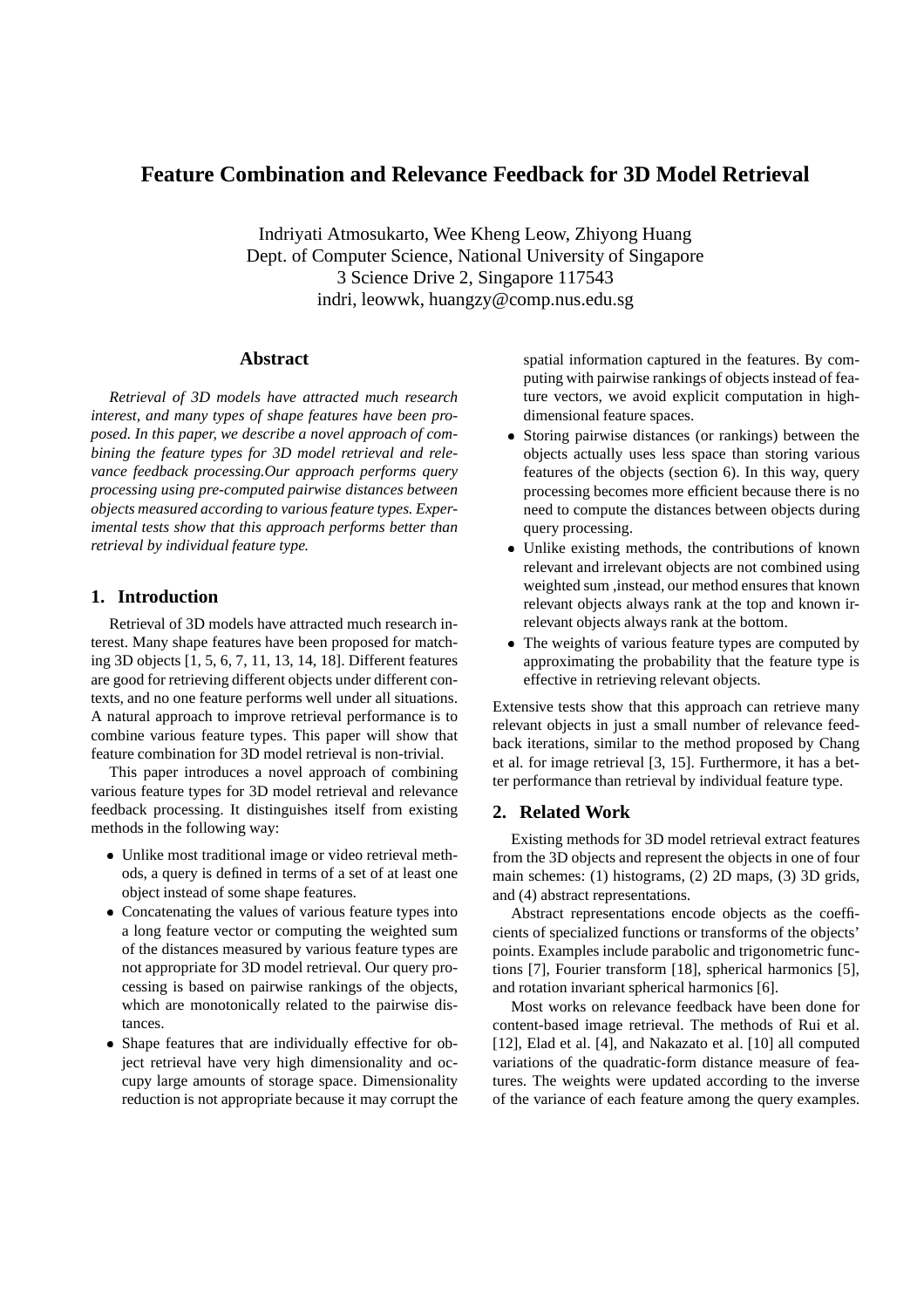In particular, [4] used distance thresholds to create a margin between relevant and irrelevant objects, and the weights were adapted to bring the relevant objects closer and to push the irrelevant objects further. [10] allowed the user to indicate multiple groups of positive and negative image examples. It then clustered each positive classes while scattering the negative examples away from the positive classes.

Muller et al. [9] focused on negative example feedback in image retrieval. They showed that too much negative feedback can destroy a query. Hence, positive and negative components were weighted differently.

The method of Chang et al. [3, 15] chose the most informative instances for learning by employing MEGA (Maximizing Expected Generalization Algorithm) and SVMActive algorithms. In addition, dimensionality reduction was employed to reduce the number of low-level features.

Yin et al. [17] proposed a reinforcement learning model for integrating existing relevance feedback techniques. They showed that the integration of multiple relevance feedback approaches gives better retrieval performance than single relevance feedback technique alone, and that the sharing of relevance knowledge between multiple query sessions significantly improves retrieval performance.

All the above query and feedback processing methods work in the feature space, which has a high dimensionality. In contrast, our method does not perform query and feedback processing explicitly in the high-dimensional feature space. Another shortcoming of most of the above methods is that the positive and negative components of the relevant and irrelevant objects are combined using variations of weighted sum of features. Our test results show that this method is not reliable because weighting of the feature dimensions does not make sense for the features that we have explored (section 4).

## **3. Object Matching Criteria**

Consider two objects  $O$  and  $O'$  represented by point-sets  $\{p_i\}$  and  $\{p'_i\}$ , respectively, with possibly different number of points. One criterion of 3D shape similarity can be expressed succinctly by the well-known principle of *rigid object registration* [2]. The registration of these objects involves a rigid-body transformation  $T$  of the 3D points of object  $O$  to the transformed points. The transformation  $T$  includes scaling, rotation, and translation. Since the two objects can have different number of 3D points sampled at different locations, the correspondence or mapping  $f$  from the transformed points to the 3D points of object  $O'$  must be determined. Then, the error of registration  $E(O, O'|T, f)$  under  $T$  and  $f$  can be defined as

$$
E(O, O'|T, f) = \frac{1}{|O|} \sum_{i} ||f(T(\mathbf{p}_i)) - T(\mathbf{p}_i)||^2.
$$
 (1)

The best registration between the objects is obtained by finding the transformation  $T$  and mapping  $f$  that minimize the error  $E(O, O'|T, f)$ . The minimum registration error can then be regarded as the *dissimilarity* between the objects. This criterion applies to the matching of the 3D shapes of rigid objects, disregarding the difference in scale, position, and orientation.

The standard method of normalizing the difference in position and scale is to move the objects' centroids to the origin of the 3D coordinate system, and scale the objects by the mean of the distances of the points from the origin or the square-root of the squared distances.

## **4. 3D Object Representation Schemes**

There are two aspects in the representation of objects by shape features: (1) the shape feature and (2) the method of representing objects using shape feature. This section will first discuss three common methods of representing objects for 3D model retrieval. The issues of shape features will be discussed in section 5.

#### **4.1. 3D Grids**

3D-grid representation of an object is obtained by quantizing the minimum bounding cube of a 3D object into rectangular cells  $C(x, y, z)$  at fixed, quantized locations  $(x, y, z)$ . Feature value  $G(x, y, z)$  of cell  $C(x, y, z)$  is obtained by averaging the feature values  $f_i$  of 3D points  $p_i$ within the cell:

$$
G(x, y, z) = \frac{1}{|C(x, y, z)|} \sum_{f_i \in C(x, y, x)} f_i.
$$
 (2)

Given two objects O and O' with grid cell values  $G(x, y, z)$ and  $G'(x, y, z)$ , their difference can be computed as the normalized (squared) Euclidean distance which has a bounded range of values:

$$
d(O, O') = \sum_{x,y,z} (\overline{G}(x,y,z) - \overline{G'}(x,y,z))^2
$$
 (3)

where G and  $G'$  are the values of G and  $G'$ , respectively, normalized over the whole 3D-grid representation.

#### **4.2. 2D Spherical Maps**

The 3D points of a 3D objects can also be represented in spherical coordinates ( $\rho$ ,  $\theta$ ,  $\phi$ ). Then, the angles  $\theta$  and  $\phi$ are quantized into discrete intervals, thus dividing the object's bounding sphere into pyramidal sections  $\mathcal{S}(\theta, \phi)$  at quantized angles  $(\theta, \phi)$ . Feature value  $M(\theta, \phi)$  in section  $S(\theta, \phi)$  can be derived as:

$$
M(\theta,\phi) = \frac{1}{|S(\theta,\phi)|} \sum_{f_i \in S(\theta,\phi)} f_i \tag{4}
$$

where  $f_i$  is the feature value of point  $p_i$  in section  $\mathcal{S}(\theta, \phi)$ .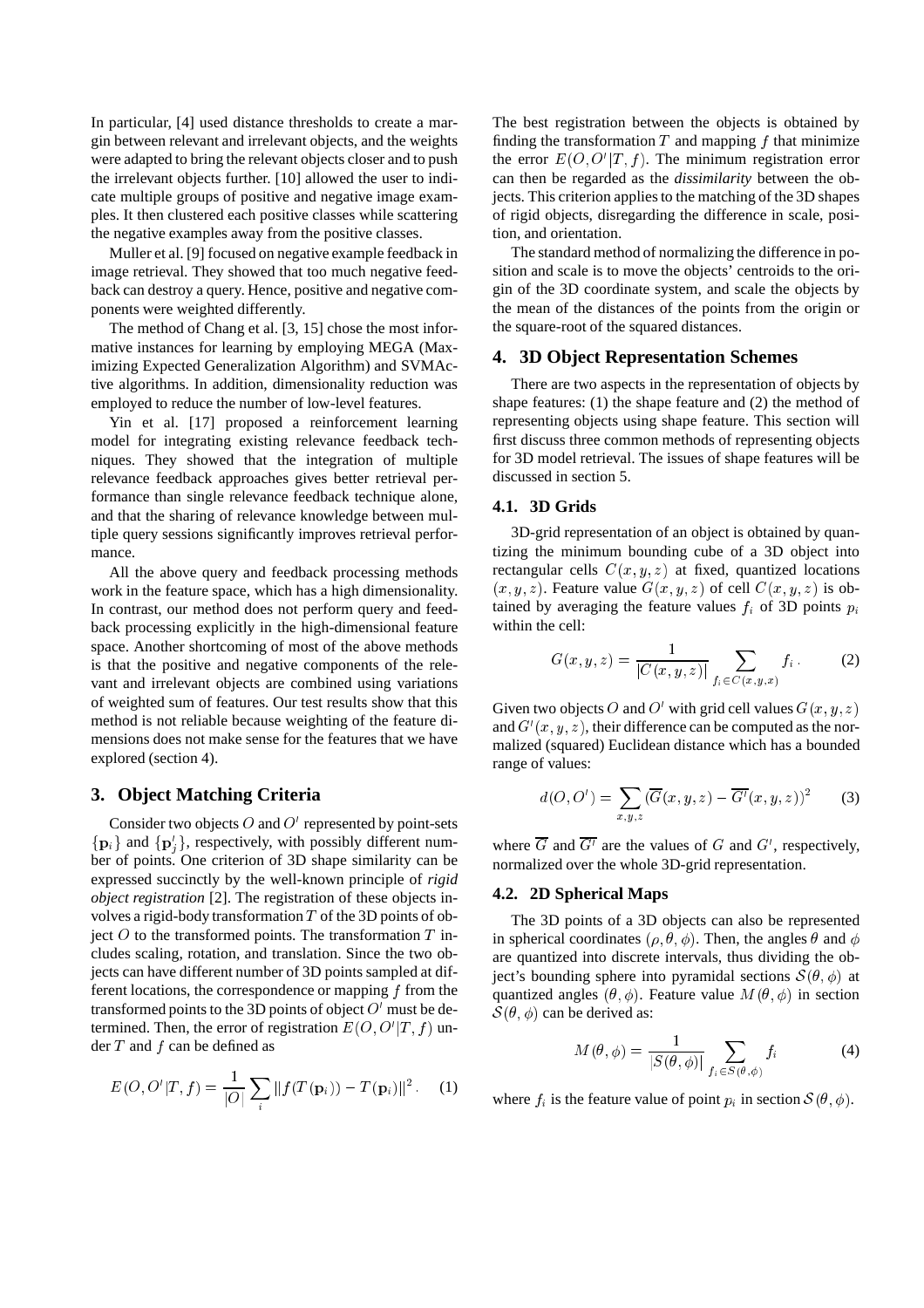One easy way to handle rotation in  $\theta$  and  $\phi$  angles is to perform Fourier Transform (FT) of the 2D map. The difference between objects  $O$  and  $O'$  can be computed as:

$$
d(O, O') = \sum_{\mu, \nu} (\overline{\mathcal{M}}(\mu, \nu) - \overline{\mathcal{M}'}(\mu, \nu))^2
$$
 (5)

where  $\mathcal M$  and  $\mathcal M'$  are the normalized values of the magnitudes of  $M$  and  $M'$ .

## **4.3. Histograms**

The object's feature values can also be discretized into intervals  $I_i$  to derive the frequency or probability distribution of the feature values:

$$
H(j) = \frac{1}{|O|} \sum_{f_i \in I_j} 1.
$$
 (6)

In general, histogram representations are invariant to rotations of objects. However, they loss all spatial information about the objects' features.

# **5. 3D Shape Features**

This section describes some 3D shape features that are useful for object retrieval. Let  $\mathcal{N}(\mathbf{p}_i)$  denote the set that contains the 3D point  $\mathbf{p}_i$  and its connected neighbors in the mesh that forms the surface of an object.

- 1. Distance of the points from the object's centroid  $\|\mathbf{p}_i\|$ .
- 2. Local elongation:

Perform PCA on the points in  $\mathcal{N}(\mathbf{p}_i)$  to obtain the eigenvalues  $\lambda_i$ ,  $i = 1, 2, 3$ , in decreasing order. The ratio  $\lambda_2/\lambda_1$  is inversely related to the local elongation at  ${\bf p}_i$ .

3. Bumpiness:

The ratio  $\lambda_3/\lambda_1$  gives a measure of the bumpiness at  $\mathbf{p}_i$ .

4. Total curvature [8]:

Denote the connected neighbors of  $\mathbf{p}_i$  by  $\mathbf{q}_1, \dots, \mathbf{q}_m$ in sequence, with  $\mathbf{q}_{m+1} = \mathbf{q}_1$ . Also denote by  $\omega_i$  the angle subtended by the edge connecting  $q_i$  and  $p_i$  and the edge connecting  $q_{j+1}$  and  $p_i$ . Then, the total curvature  $T(\mathbf{p}_i)$  can be approximated by the angle deficit:

$$
T(\mathbf{p}_i) = 2\pi - \sum_j \omega_j \,. \tag{7}
$$

5. Gaussian curvature [8]:

Let  $A_j$  denote the area of the triangle made by points  $\mathbf{p}_i$ ,  $\mathbf{q}_j$ , and  $\mathbf{q}_{j+1}$ . Then, the Gaussian curvature  $K(\mathbf{p}_i)$ can be approximated by:

$$
K(\mathbf{p}_i) = T(\mathbf{p}_i) / \sum_j A_j.
$$
 (8)

6. Random distance [11]:

The distance between two randomly selected points on the object's surface.

- 7. Random angle [11]: The angle between three randomly selected points on the object's surface.
- 8. Random area [11]: The square-root of the area of the triangle formed by three randomly selected points on the object's surface.

All the features can be captured in 3D grids, 2D maps, and histograms to represent objects in different forms. Various combinations of object representations and feature types have been used in existing methods

- [1] used histograms of number of points; and [11] used histograms of random distance, angle, and area.
- [6] used 2D maps of mean, standard deviation, and maximum distance of points to the object's centroid, surface normal, and surface area; and [18] used 2D maps of number of surfaces and mean distance of points from bounding sphere.
- [13] used 3D grids of point density; [14] used 3D grids of Gaussian curvature, normal variation, and mid point; and [6] used 3D grids of area.

### **6. Retrieval by Feature Combination**

We have discussed eight 3D shape features, each of which can be captured in the three object representation schemes. In total, there are 24 different combinations. Our preliminary tests show that not all combinations work well. Out of the 24 combinations, 13 yield average or good retrieval performance:

- Histograms of random distance (RDH), random angle (RAH), random area (RRH), and Gaussian curvature (KH). Each histogram has 200 bins.
- 2D spherical maps of distance (DM), elongation (EM), bumpiness (BM), total curvature (TM), Gaussian curvature (KM), and random distance (RDM). Each map contains  $64 \times 64$  entries.
- 3D grids of elongation (EG), bumpiness (BG), and Gaussian curvature (KG). Each 3D grid contains  $25 \times$  $25 \times 25$  entries.

The memory space required to store these 13 feature representations of an object is  $4 \times 200 + 6 \times 64 \times 64 + 3 \times 25 \times 25 =$  $72.3\times10^3$  units. The total memory space for storing the feature representations of N objects would be  $N \times 72.3 \times 10^3$ units. Suppose we pre-compute the pairwise distances between two objects measured according to each of the feature representations, then the total memory space required is  $13N^2$ . The break-even point is then  $5.5 \times 10^3$ . That is, storing the pairwise distances of up to 5500 objects actually requires less memory space than storing the 13 feature repre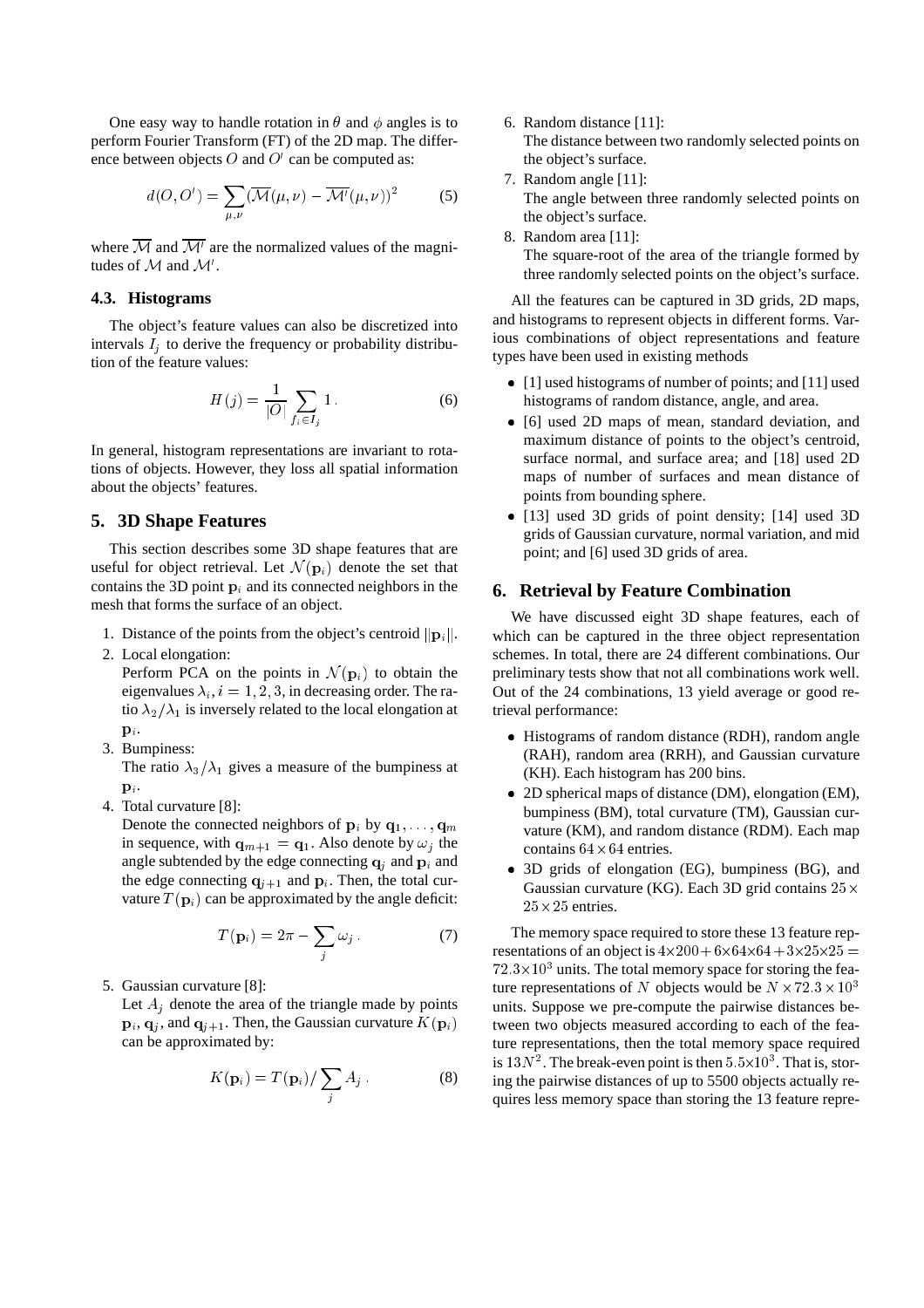sentations of the objects. Query processing time is also significantly reduced because there is no need to compute the distances and to fiddle with high-dimensional feature spaces during retrieval.

A simple approach for combining the distances measured by different feature representations is to compute the weighted sum of the distances. However, this is not a good approach. Our test results show that combining the feature representations by any form of weighted sum of distances do not yield good retrieval performance.

Our method of handling the above problem is to compute the integer rank  $r_k(O_i|O_j)$  of object  $O_i$  with respect to object  $O_i$  in increasing order of the distance  $d_k(O_i, O_j)$ between the objects measured according to representation  $k$ . The rank of an object with respect to itself is defined as 0:  $r_k(O_i|O_i) = 0$ . The largest rank is equal to the number  $N$  of objects in the database. In this way, the ranks  $r_k$  measured by different feature representations can be directly compared. For each object  $O_i$ , the ranks  $r_k(O_i|O_i)$ of other objects  $O_i$  with respect to  $O_j$  are stored.

A query Q is defined in terms of a set of at least one relevant object  $\mathcal{R} = \{R_i\}$  and a set of zero or more irrelevant object  $\mathcal{I} = \{I_j\}$  specified by the user. The query processing task is to determine the similarity between an object  $O_i$ in the database and the query Q.

First, let us consider the case in which no irrelevant object is specified, i.e.,  $\mathcal{I} = \emptyset$ . In this case, the similarity  $s_{ik}$ between  $O_i$  and the query Q measured according to feature representation  $k$  is defined as

$$
s_{ik} = 1 - \frac{1}{N} \min_{j} r_k(O_i|R_j).
$$
 (9)

Equation 9 is a reasonable similarity measure. In particular, the similarity between any relevant object  $R_i$  and the query Q is always equal to 1. So, relevant objects in the query set are always retrieved and placed at the top of the list of retrieved objects. Furthermore, an object that is very similar to any relevant object will have a small rank and, thus, a large similarity, and is also retrieved. This allows the system to retrieve other relevant objects in the database that are not in the current query set. So, the number of relevant objects retrieved is guaranteed to increase monotonically with the number of feedback iterations.

The similarity  $s_{ik}$  with respect to each representation k can be combined to obtained an overall similarity  $s_i$ :

$$
s_i = \frac{1}{C} \sum_k w_k s_{ik}, \quad C = \sum_k w_k \tag{10}
$$

where  $w_k$  is the weight of feature representation  $k$ .

The weight  $w_k$  should reflect the probability that representation  $k$  is effective in retrieving objects that match the query set. The probability can be estimated as the ratio of the number of known relevant objects over the number of objects within the hypersphere in the feature space spanned by the known relevant objects. The larger the ratio, the more effective is a representation in retrieving the desired objects.

The probability is estimated as follows. For each relevant object  $R_i \in Q$ , the furthest known relevant object has the largest rank with respect to  $R_i$  measured according to representation k, which is equal to the number  $n_{ik}$  of objects whose distances are smaller than or equal to the furthest relevant object:

$$
n_{jk} = \max_{k} r_k(R_i|R_j). \tag{11}
$$

So, the ratio with respect to each relevant object  $O_j$  in feature space k is  $\mathcal{R}|/n_{jk}$ . Then, the probability or weight  $w_k$ can be estimated as the mean ratio:

$$
w_k = \sum_j |\mathcal{R}| / n_{jk} \,. \tag{12}
$$

Consider the case in which the query set contains one or more irrelevant object, i.e.,  $\mathcal{I} \neq \emptyset$ . Our method determines the possibly irrelevant objects based on the known irrelevant objects  $I_i$  in the query set. These objects are near to the known irrelevant objects, which are accumulated over successive feedback iterations. The radius  $\rho_{ik}$  of the hypersphere that contains possibly irrelevant objects can be estimated as a ratio  $\alpha$  of the distance between a known irrelevant object  $I_j$  and its nearest known relevant object:

$$
\rho_{jk} = \alpha \min r_k(R_i|I_j). \tag{13}
$$

Then, an object  $O_i$  is possibly irrelevant if it is contained in the hypersphere of its nearest known irrelevant object. The set  $\chi_k$  that contains the possibly irrelevant objects is called the *exclusion set*:

$$
\chi_k = \{ O_i \mid r_k(O_i | I_j) \le \rho_{jk}, j = \arg\min_t r_k(O_i | I_t) \}.
$$
\n(14)

The exclusion sets are defined as empty sets if no irrelevant object is specified by the user. Now, we only have to modify Eq. 9 to take into account the exclusion sets:

$$
s_{ik} = \begin{cases} 0 & \text{if } O_i \in \chi_k \\ 1 - \frac{1}{N} \min_j r_k(O_i | R_j) & \text{otherwise.} \end{cases}
$$
 (15)

Equation 10, together with Eq. 15, guarantees that a known relevant object  $R_i$  always has a similarity  $s_i$  of 1 and a known irrelevant object  $I_i$  always has a similarity  $s_i$  of 0. Furthermore, an object that is regarded as near to a known irrelevant object by many feature representation types will have  $s_{ik} = 0$  for many k. So, they will also have close to 0 similarity. By moving these possibly irrelevant objects away from the known relevant objects, the possibly relevant objects in the database are moved closer to the known relevant objects. Therefore, provided the ratio  $\alpha$  is not so large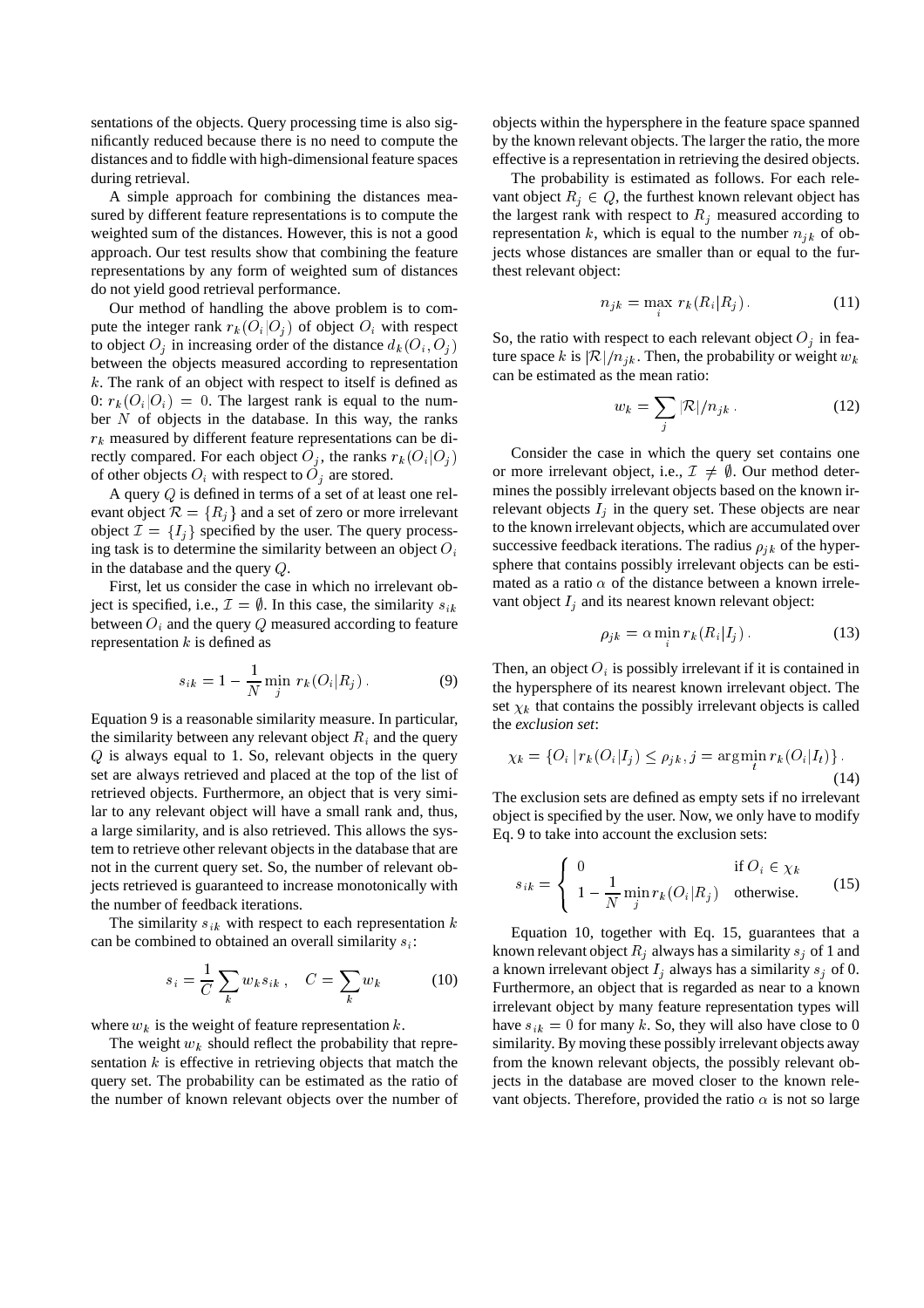that relevant objects are included in  $\chi_k$ , this approach (using Eq. 15) can always retrieve more relevant objects than the one with empty irrelevant set  $\mathcal I$  (using Eq. 9).

#### **7. Experiments and Discussions**

#### **7.1. Test Database**

The database used to performed the tests was created by merging three existing sets of objects. The first dataset contained 52 objects from 34 categories. Among these 52 objects, 6 of them were manually articulated with the help of 3D Studio Max to produce a total of 110 articulated objects.

The second set, the *Utrecht Database*, contained 512 aircrafts in six categories: delta jets, conventional airplanes, multifuselages, biplanes, helicopters, and other aircrafts. The third set is a subset of the *Princeton Database*. It contained 1236 objects in 52 categories. In total, our test database contained 1910 objects.

The scale, position, and orientation of the objects were normalized using the method described in section 3. Various features were extracted from the objects, which were then represented in histograms, 2D maps, and 3D grids. Each object was represented using 13 different feature representations. Pairwise distances between the objects were computed. Then, the ranks of the objects with respect to each other were computed and stored in the database.

#### **7.2. Test Procedure and Results**

The tests were conducted as follows. First, a user selected one relevant object to form the query set. Next, the system retrieved and displayed the top 48 objects, and the user selected the relevant objects. Then, this retrieval and feedback process was repeated until no new relevant object was retrieved. For retrieval by single features, no irrelevant object were selected. These tests were used to obtain the baseline results. For the feature combination method, two types of tests were performed: with and without irrelevant objects. In the tests where irrelevant objects were used, all objects displayed on the GUI that were not marked as relevant by the user were regarded as irrelevant.

The type of selected relevant objects reflects the user's query context (Table 1). For example, retrieving humans in a fixed posture (fHu) requires rigid object matching criterion, whereas retrieving humans in any posture (Hu) requires articulated object matching criterion. Other rigid objects include head (He), guitar (Gu), computer monitor (Mo), rifle (Ri), and pistol (Pi). Other articulated objects include hand (Ha), ant (An), eagle (Ea), and shark (Sh).

The total number of relevant objects in the database for each query is shown in Table 1. Some queries have more than 48 relevant objects in the database. In these cases, the total number of relevant objects are taken as 48 since only 48 objects are displayed in the GUI.

The above retrieval test was performed using each of the 13 feature representations as well as the feature combination method. Nine versions of the feature combination method were tested:  $I\emptyset$ : without irrelevant objects, and In.nn: with irrelevant objects and  $\alpha =$  n.nn.

Table 1 shows the percentage of relevant objects in the database retrieved at the last feedback iteration. The individual feature representations are effective in some but not all queries. The 3D grids capture the most complete spatial information. So, they are generally better for retrieving rigid objects. The histograms and 2D maps can match articulated versions of objects and are, thus, better for retrieving articulated objects. The feature combination method without irrelevant objects  $I\emptyset$  yields better overall performance than individual feature representations. Retrieval performance is improved significantly with irrelevant objects. In particular, the one with  $\alpha = 0.06$  has the best overall retrieval performance. When  $\alpha$  is too large, the retrieval performance decreases for some of the queries.

## **8. Conclusion**

This paper presented a novel method of combining various feature representations for 3D model retrieval and relevance feedback processing. It performs query processing based on known relevant and irrelevant objects in the query, and computes the similarity of an object with the query using pre-computed rankings of the objects without computing in high-dimensional feature spaces. Storing the precomputed rankings uses less space than storing the feature representations of the objects. Query processing is very efficient because there is no need to compute the distances of the objects during query processing. Extensive test results show that the feature combination method significantly improves the retrieval performance of individual feature types.

# **Acknowledgment**

This research is supported by ARF R-252-000-137-112.

# **References**

- [1] M. Ankerst, G. Kastenmüller, H.-P. Kriegel, and T. Seidl. 3D shape histograms for similarity search and classification in spatial databases. In *Proc. 6th Int. Symp. on Spatial Databases*, 1999.
- [2] P. J. Besl and N. D. McKay. A method for registration of 3-D shapes. *IEEE Trans. on PAMI*, 14(2):239–256, 1992.
- [3] E. Chang, B. Li, G. Wu, and K.-S. Goh. Statistical learning for effective visual information retrieval. In *Proc. ICIP*, 2003.
- [4] M. Elad, A. Tal, and S. Ar. Content based retrieval of vrml objects: An iterative and interactive approach. In *Proc. EG Multimedia*, 2001.